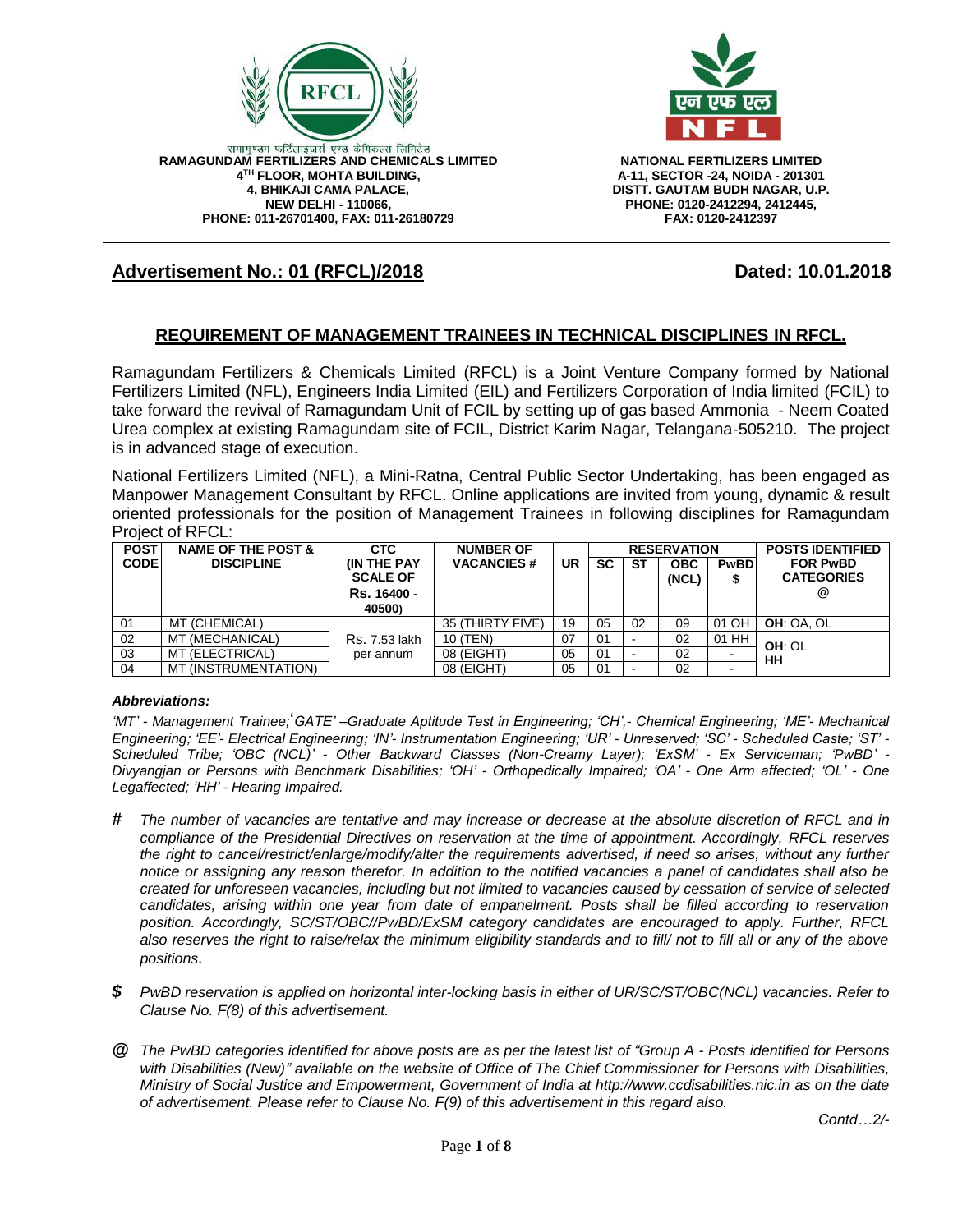# **A. ELIGIBILITY CRITERIA**

| SI.<br>No. | <b>Post</b><br>Code | <b>Post Name</b>        | <b>Maximum</b><br>Age | <b>Minimum Educational Qualification</b>                                                                                                                                                                                                                                                                                                                             |
|------------|---------------------|-------------------------|-----------------------|----------------------------------------------------------------------------------------------------------------------------------------------------------------------------------------------------------------------------------------------------------------------------------------------------------------------------------------------------------------------|
|            | 01                  | MT (CHEMICAL)           |                       | Full time regular Bachelor's Degree in Chemical Engineering or<br>Technology with not less than 60% marks (50% for SC/ST), taking average<br>of all Semesters / Years irrespective of weightage given to any particular<br>semester / Year by the University/ Institute along with valid GATE<br>2016Score in Chemical Engineering (CH) Paper.                       |
| 2          | 02                  | MT (MECHANICAL)         | 27 years              | Full time regular Bachelor's Degree in Mechanical Engineering or<br>Technology with not less than 60% marks (50% for SC/ST), taking average<br>of all Semesters / Years irrespective of weightage given to any particular<br>semester / Year by the University/ Institute along with valid GATE 2016<br>Score in Mechanical Engineering (ME) Paper.                  |
| 3          | 03                  | MT (ELECTRICAL)         |                       | Full time regular Bachelor's Degree in Electrical Engineering or Technology<br>with not less than 60% marks (50% for SC/ST), taking average of all<br>Semesters / Years irrespective of weightage given to any particular<br>semester / Year by the University/ Institute along with valid GATE 2016<br>Score in Electrical Engineering (EE) Paper.                  |
| 4          | 04                  | MT<br>(INSTRUMENTATION) |                       | Full time regular Bachelor's Degree in Instrumentation or Instrumentation &<br>Electronics with not less than 60% marks (50% for SC/ST), taking average<br>of all Semesters / Years irrespective of weightage given to any particular<br>semester / Year by the University/ Institute along with valid GATE 2016<br>Score in Instrumentation Engineering (IN) Paper. |

*Note: Candidate having valid GATE-2016 Score in relevant discipline can only apply.*

# **B. DATE OF RECKONING ELIGIBILITY CRITERIA.**

The cut-off date for determining eligibility criteria in respect of minimum educational qualification, and age shall be**31.01.2018**and will remain unchanged irrespective of any reason whatsoever.

#### **C. APPLICATION FEES.**

Non - refundable application fee of Rs. 700 plus additional bank processing charges is to be paid online.The application fee is not applicable for SC/ST/ExSM/PwBD.

#### **D. PROCEDURE**

#### **1. APPLY ONLINE**

- i. Candidates are required to apply online providing details regarding age, date of birth, qualification, division and percentage of marks obtained, year of passing, respective School/College/University, work experience if any, GATE 2016 Registration Number, Roll No. and GATE 2016 Score card. Candidates are also required to upload their scanned copy of GATE-2016 Score Card, recent coloured photograph and signature without which their application may not be accepted.
- ii. **Candidates fulfilling the prescribed eligibility criteria should apply online through NFL website[:www.nationalfertilizers.com"](http://www.nationalfertilizers.com/). No other means/mode of application shall be accepted. The relevant link for submission of online application will be available from 1000 hours on 10.01.2018 under the head "Careers RFCL recruitment - Management Trainees in Technical Discipline – 2018 Apply Online" and submission of application will be allowed on the website upto 1730 hours on 09.02.2018, unless otherwise changed**.
- iii. The candidates should ensure that the details entered in online application are correct. On submission of duly filled-in application online & making the prescribed payment, candidate is required to download the Application Form generated by the system with unique registration number. Candidates should keep printout of their application form along with unique registration number and reference number of application fee paid for future reference

*Contd…3/-*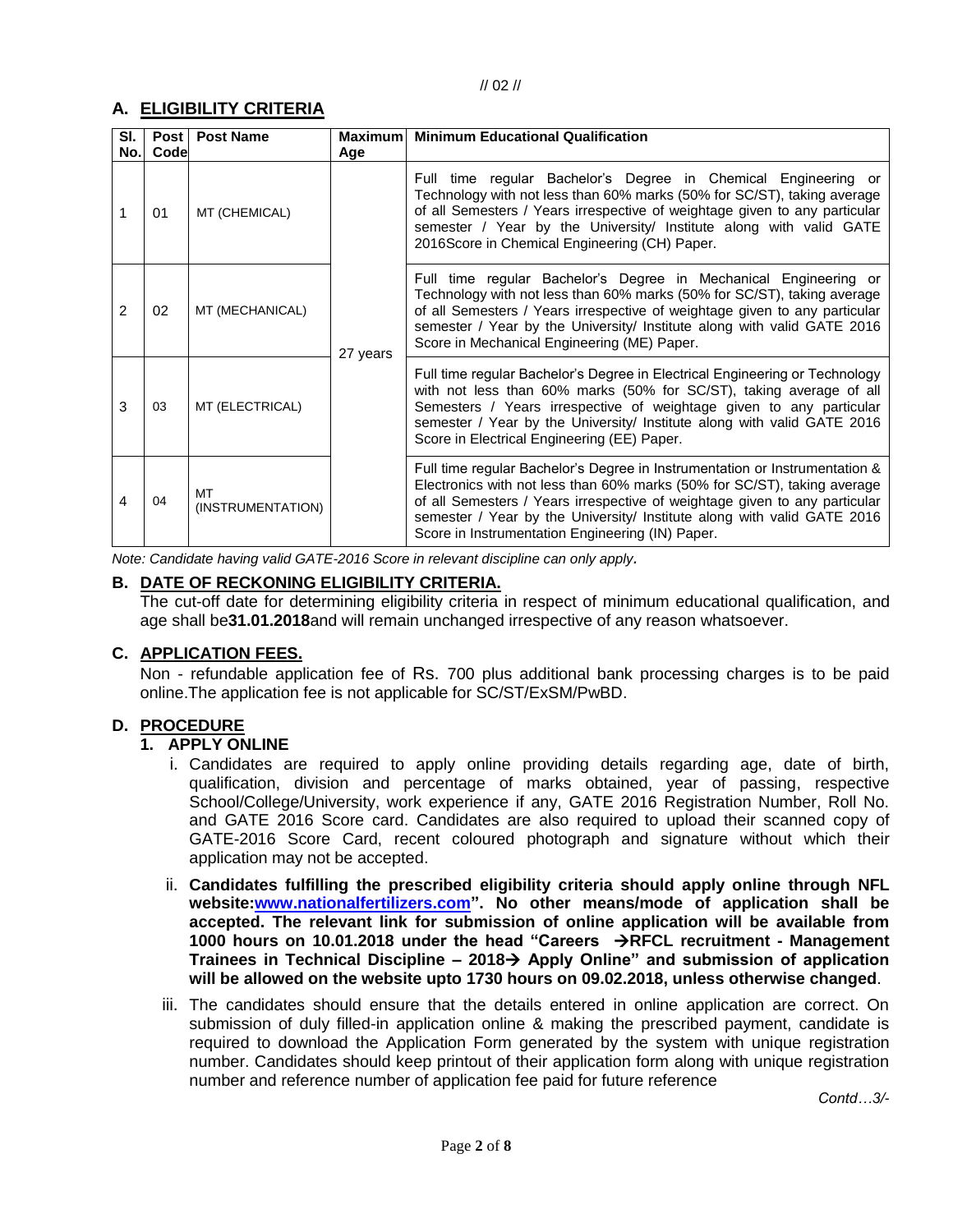// 03 //

- iv. Fee once paid will not be refunded under any circumstances. Candidates are therefore requested to verify their eligibility before paying the registration fee.
- v. Candidate should ensure that the GATE-2016 registration No. which is mentioned on his/her GATE Admit Card is filled up correctly. Name should also be filled up as appearing in the GATE Admit Card. No request for change in any data entered by the candidate will be entertained once the application is submitted successfully. If GATE score other than the year 2016 is given by the candidate his/her candidature shall stand invalid and void.

# **2. SHORTLISTING OF CANDIDATES:**

- i. Based on the GATE 2016 Score, category and discipline, candidates will be shortlisted for Personal Interview in the ratio of 01 (One)**:**05 (Five) i.e. 05 candidates for 01 post.
- ii. It may be noted that candidates will be called for personal interview provisionally on the basis of information submitted by them in online application form and their candidature will be considered vis-à-vis eligibility criteria for the post applied for as mentioned in the advertisement. Candidates not meeting the eligibility criteria or not in possession of complete requisite documents will not be allowed to attend the personal interview and no TA will be paid to them. Further, no queries shall be entertained in this regard.
- iii. The candidates called for personal interview will be reimbursed to and fro single  $2^{nd}AC$  Class Rail (Mail/Express trains, excluding Rajdhani/Duronto/Shatabdi)/ Bus fare from the nearest railway station of the correspondence address to the place of interview by the shortest route on production of necessary receipts.

#### **3. FINAL SELECTION:**

i. Separate merit list will be drawn for UR/SC/ST/OBC/PwBD candidates with reference to the number of available vacancies for each category. Merit list of suitable candidates shall be prepared on the basis of GATE 2016 Score as well as personal interview. The followingweightages shall be assigned:

|       | S. No.   Parameter        | Weightage of marks obtained in each parameter |  |  |  |  |
|-------|---------------------------|-----------------------------------------------|--|--|--|--|
|       | GATE - 2016 SCORE         | 80% (rounded off to 02 decimal places)        |  |  |  |  |
|       | <b>Personal Interview</b> | 20% (rounded off to 02 decimal places)        |  |  |  |  |
| Total |                           | 100%                                          |  |  |  |  |

- ii. Candidates are required to qualify in the Personal Interview separately with minimum 50% marks in interview.
- iii. In case, total marks (upto two decimals) of two or more candidates after personal interview are same, percentage of marks in the qualifying examination would be considered for drawing up merit list. In case percentage of marks (upto two decimals) are also equal in the qualifying examination, the date of birth of the candidates will be considered for preparing merit list i.e. the candidate born earlier will be considered as senior in the merit list.

#### **E. PAY/ PERKS, SERVICE AGREEMENT BOND& PLACEMENT**

# **1. PAY & PERKS**

RFCL offers one of the best pay packages in the Fertilizer industry. The selected candidates shall undergo one year training at various Units/Offices of NFL or RFCL and will be placed in the pay scale of Rs. 16400 - 3% - 40500 (**under revision w.e.f. 01.01.2017**) on Basic Pay of Rs. 16400 during one year training period. On successful completion of training period and on clearance of minimum standards, such candidates will be considered for regularization as Engineer in the pay scale of Rs. 16400-3%-40500 at a basic pay of Rs. 16,900/-.Besides Basic Pay, candidates will also be paid Industrial Dearness Allowance, House Rent Allowance / Company Accommodation and will also be entitled for other perquisites &allowances / benefits such as Leave, Medical Facilities, Contributory Provident Fund, Gratuity, Contributory Superannuation Benefit Fund Scheme, Group Personal Accident Insurance etc. as per RFCL rules in force from time to time during training / after regularization.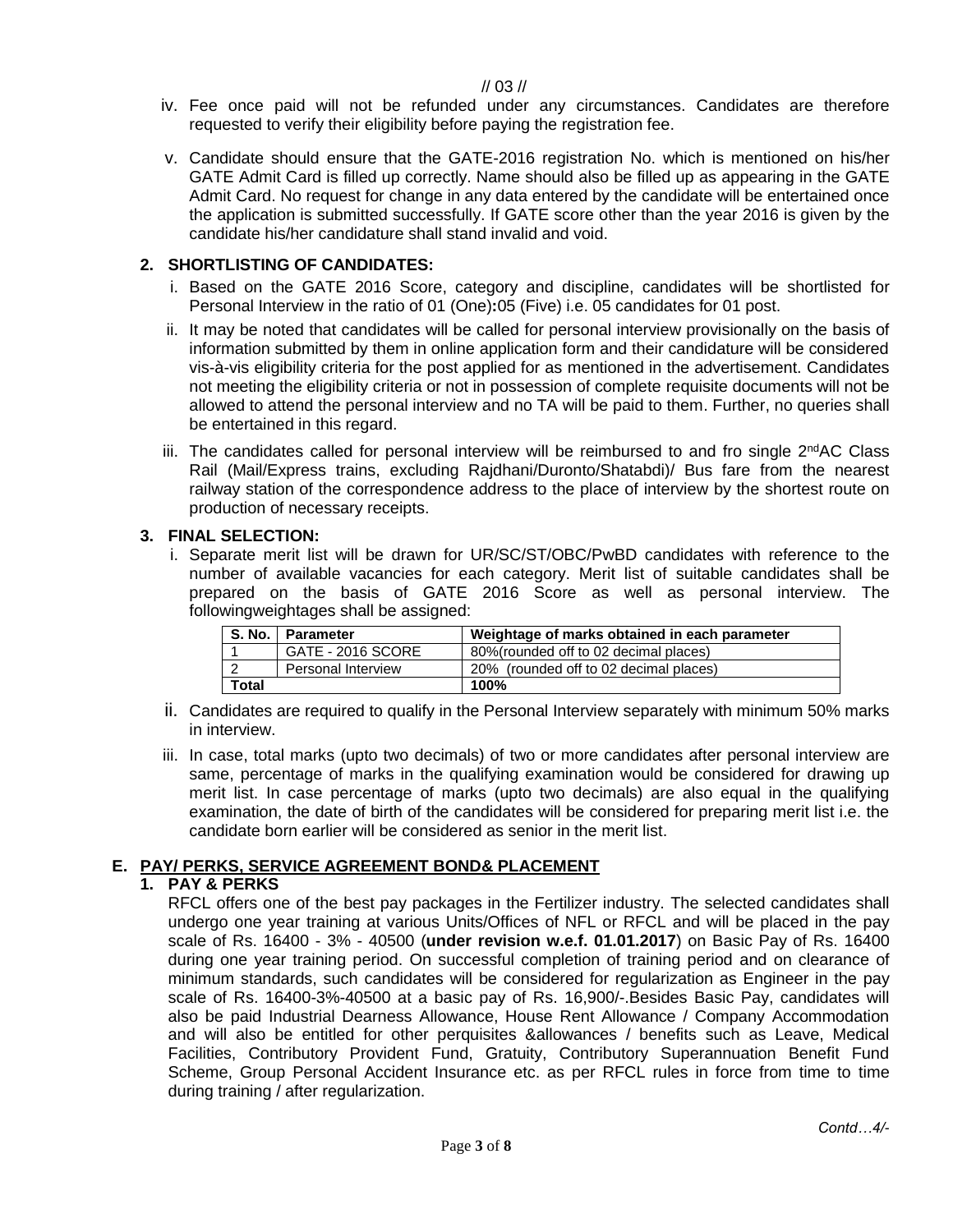## **2. SERVICE AGREEMENT BOND**

All selected candidates will be required to execute a service agreement bond to serve the company for at least 03 years after successful completion of the training. The amount of the service bond agreement to be executed is Rs.80,000/- (Rupees Eighty Thousand only) for UR/OBC(NCL) candidates and Rs.20,000/- (Rupees Twenty Thousand only) for candidates belonging to SC/ST/PwBD categories.

## **3. PLACEMENT**

The candidate should have sound health. The selected candidates before joining will be required to get Medical Fitness Certificate from Civil Surgeon of any Central/State Government Hospitals. The offer of engagement as Management Trainee will be provision and subject to verification of Character & Antecedents and Caste certificate/PwBD Certificate from the concerned District Authorities/Competent Authorities. **Selected candidates during their training may be posted in any plants of NFL or Ramagundam Plant of RFCL at any point of time at the discretion of the Management. However, after regularization selected candidates will be posted at Ramagundam site.**

## **F. RESERVATION/CONCESSIONS/RELAXATIONS.**

- 1. Relaxation for SC/ST/OBC(NCL)/PwBD/Ex-SM categories candidates will be as indicated at Clause No. F.12 to F.15.
- 2. Category {SC/ST/OBC/PwBD/Ex-SM} once submitted in online application form will not be changed and no benefit of other category will be admissible later on.
- 3. SC/ST/OBC candidates can be considered under general standards of merit against the unreserved posts provided no relaxation in age, qualification etc. is availed of/extended to them.
- 4. For claiming relaxation, the reserved category candidates should submit copy of Caste/PwBD certificate(s), in the Proforma prescribed by Govt. of India, issued by the Competent Authority, alongwith application form. If the certificate has been issued in a language other than English/Rajbhasha (Hindi), the candidates should submit a self- certified translated copy of the same either in English or Rajbhasha (Hindi).
- 5. Only those communities that are mentioned in the common list of OBC notified by Government of India shall be treated as OBC for the purpose of reservation for employment under Central Government. Relevant list can be viewed at http://www.ncbc.nic.in. Accordingly, for claiming the benefit of OBC (NCL) category applicable for purpose of reservation in appointment to posts under Govt. of India/Central Government /Public Sector Undertaking, the candidate shall submit& subsequently produce his latest caste certificate in the proforma prescribed by Government of India, as contained in DoPT Memo No.36036/2/2013-Estt/(Res.) dated 30.05.2014 from a Competent Authority **issued in the last six months from the cut-off date i.e. 31.01.2018**.Further the OBC (NCL) candidates will have to give a self-declaration, at the time of documents verification indicating that they belong to OBC (NCL).
- 6. Candidates belonging to OBC category and falling in creamy layer are not entitled to OBC reservation benefits. Such OBC candidates shall be treated as Un-reserved candidates. Accordingly such candidates may choose to apply for the advertised positions provided they meet the age criteria applicable to "UR" candidates and indicate their category as "UR".
- 7. Relaxation in age limit by 05 (five) years for ExSM and Commissioned Officers (including ECO's/ SSCO's) will be subject to rendering of minimum 05 years military service and fulfillment of other conditions as per Government of India guidelines.
- 8. Prescribed reservations for PwBD and/or ExSM/Dependent of those killed or disabled in action will be applied on horizontal inter-locking reservation system basis as per Government of India guidelines. Candidates belonging to PwBD category shall be considered only against the identified positions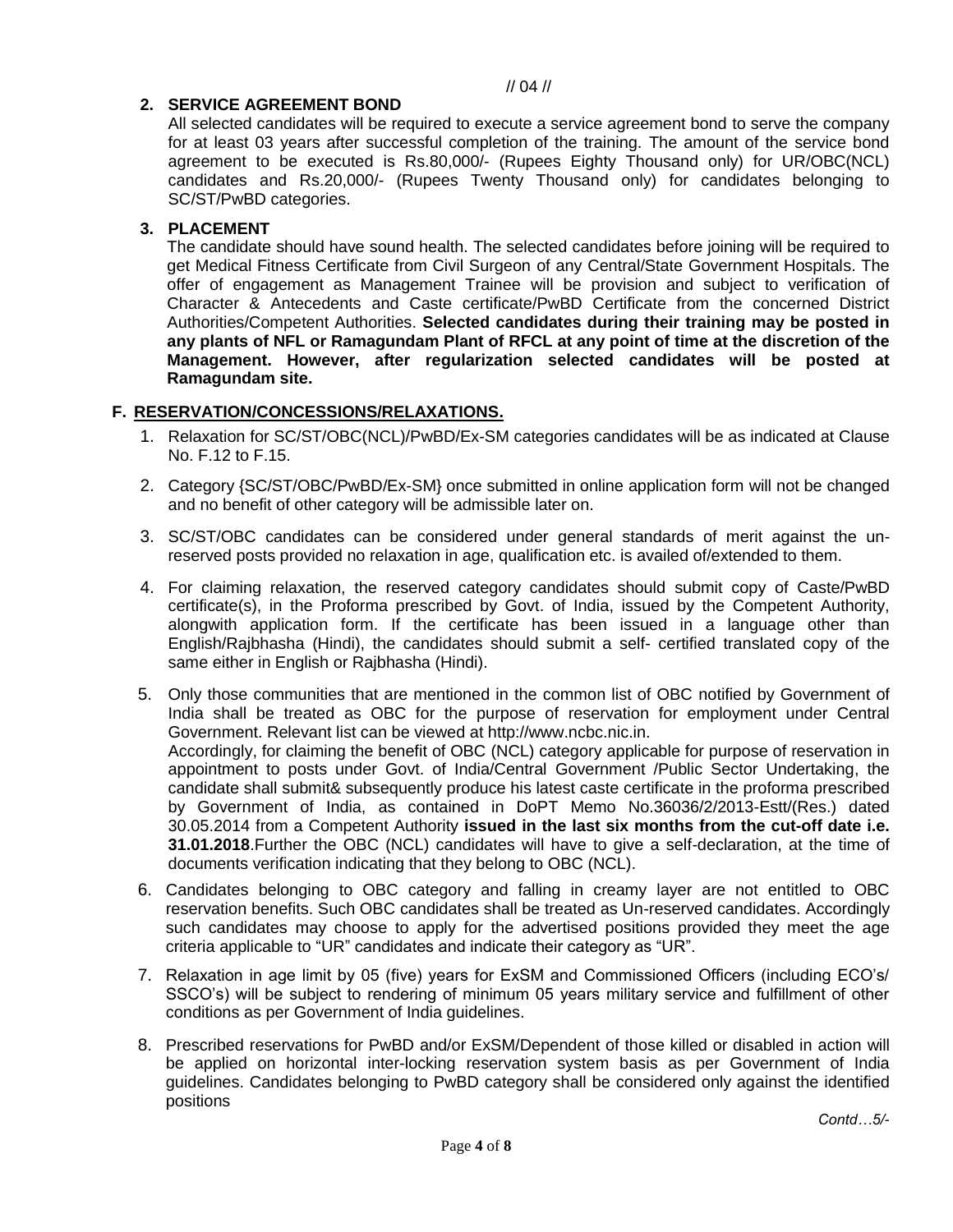- 9. Section 2(r) of The Rights of Persons with Disabilities Act 2016, defines "person with benchmark disability" as a person duly certified by the certifying authority with:
	- a. not less than 40% of a specified disability where specified disability has not been defined in measurable terms and;
	- b. a disability where specified disability has been defined in measurable terms.

The candidates are required to submit a Disability Certificate issued by Competent Authority as per the Persons with Disabilities (Equal Opportunities, Protection of Rights & Full Participation) Amended Rules, 2009, failing which their candidature as PwBD candidates will not be considered.

Thus, in line with The Rights of Persons with Disabilities Act 2016 with regard to reservation for Persons with Benchmark Disabilities (PwBD) in the posts/services under Central Government, only "person with benchmark disability" would be eligible for reservation in posts/services with not less than forty per cent of a specified disability where specified disability has not been defined in measurable terms and includes a person with disability where specified disability has been defined in measurable terms, as certified by the certifying authority. A candidate who wants to avail of benefit of reservation will have to submit a Disability Certificate in the Proforma prescribed by Government of India, issued by the Competent Authority, alongwith application form, failing which their candidature as PwBD candidates will not be considered. If the certificate has been issued in a language other than English/Rajbhasha (Hindi), the candidates should submit a self- certified translated copy of the same either in English or Rajbhasha (Hindi). Format for PwBD Certificate is available on the website.

- 10. SC/ST/PwBD/ExSM candidates are exempted from payment of application fee at the time of online registration.
- 11. SC/ST candidates with at least 50% marks in qualifying degree examination (B.Tech./B.E.) are eligible to apply.
- 12. Relaxation in age will be allowed upto 05 (five) years for SC/ST and 03 (three) years for OBC(NCL) candidates considered against reserved positions.
- 13. "UR" PwBD candidates will be allowed age-relaxation upto 10 years, upto 15 years for PwBD-SC/ST and upto 13 years for PwBD-OBC(NCL) candidates, if considered against reserved vacancies.
- 14. Upper age is relaxed by 05 (five) years for the candidates who had ordinarily been domiciled in the state of Jammu & Kashmir from 01.01.1980 to 31.12.1989.
- 15. The maximum age of the applicant, after giving relaxations under Clause No. F.12 to F.14 (standalone or in combination thereof), should not exceed 56 years on 31.01.2018.

#### **G. HOW TO APPLY**

- 1. Before applying, candidates should ensure that they fulfill all the eligibility criteria. Their registration will be provisional as their eligibility will be verified only in case they are shortlisted for selection. Mere issuance of call letter for interview shall not imply acceptance of candidature. Candidature of a registered candidate is liable to be rejected at any stage of recruitment process or even after joining, if any information provided by the candidate is found to be false or not in conformity with the eligibility criteria at any stage.
- 2. Eligible and interested candidates would be required to apply online only through "Careers" page on NFL's website: [www.nationalfertilizers.com.](http://www.nationalfertilizers.com/)
- 3. Before registering their application on the website, the candidates should keep the following ready: i. Valid e-mail ID;

*Contd…6/-*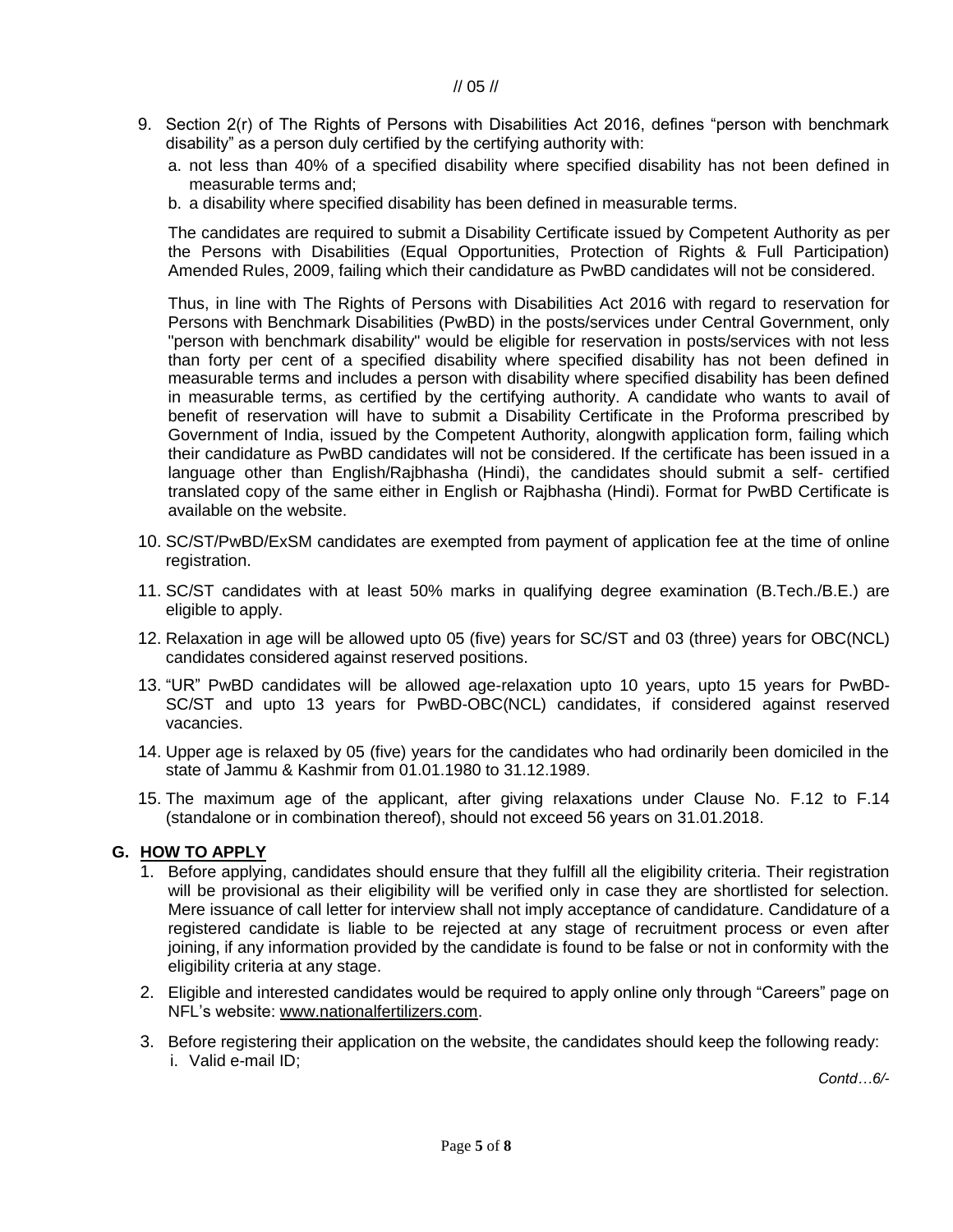#### // 06 //

- ii. Candidates should have latest passport size coloured photograph in white background of size 200 X 230pixel (jpg or jpeg file only upto 50KB), clear photograph of signatures in white background of size 150 X 60 pixel (jpg or jpeg file only upto 20KB) and GATE 2016 Score card (jpg or jpeg or pdf file only upto 100 KB) for uploading in the application form;
- iii. Supporting documents as detailed in the foregoing at para D (1);
- iv. Provision to pay examination fee of Rs. 700 plus bank processing charges for "UR" and OBC candidates. Candidates can opt to pay through internet banking/ credit/ debit card.
- 4. The registration process involves following steps:

[www.nationalfertilizers.com](http://www.nationalfertilizers.com/)  $\rightarrow$  Careers  $\rightarrow$  RFCL recruitment - Management Trainees in Technical Discipline – 2018  $\rightarrow$  Apply Online  $\rightarrow$  New Candidate Registration  $\rightarrow$  Enter personal details  $\rightarrow$ Unique login id & temporary password generated & mentioned on screen/sent electronically to your registered email id  $\rightarrow$  Re-login with unique login id & temporary password  $\rightarrow$  Change your password & save  $\rightarrow$  Re-login with unique login id & changed password  $\rightarrow$  Fill in the various information correctly as asked for and upload the requisite documents  $\rightarrow$  Click on 'Submit' button  $\rightarrow$  Preview your application form  $\rightarrow$  Check declaration & agree  $\rightarrow$  Click on 'Proceed to Payment' button, if applicable  $\rightarrow$  Complete the payment, if applicable using hyperlink $\rightarrow$ Print duly filled-in online application form for record.

5. The registration process has also been detailed on the opening page of 'New Candidate Registration' for perusal of the candidates.

#### **H. GENERAL INSTRUCTIONS**:

- 1. Candidates are advised to go through the advertisement carefully and ascertain their eligibility before submitting their applications.
- 2. While applying the candidates should mention their full name as it appears in GATE 2016 Score card. Certificate issued by a Board of Secondary Education for passing Matriculation shall be the only acceptable document in support of proof of age.
- 3. No manual / paper application shall be entertained.
- 4. The prescribed minimum educational qualifications should be completed on full time regular basis with minimum 60% marks (50% of SC/ST) from a University/Institute recognized by AICTE.
- 5. No claim of possession of a qualification equivalent to the prescribed qualification shall be entertained.
- 6. Minimum percentage of marks in the minimum educational qualification as indicated above shall be aggregate of all semesters/years to be calculated taking average of all semesters/years, irrespective of the weightage given to any particular semester/year by the Institute/University.
- 7. Wherever CGPA/OGPA or letter grade in a degree is awarded; equivalent percentage of marks should be indicated in the application form as per norms adopted by the University/Institute. Where no norms have been specified, the CGPA/OGPA will be presumed to have been provided on a 10 point scale. Candidates having CGPA/OGPA or letter grade in a degree, however, shall invariably produce a copy of these conversion norms/no norms with respect to his/her University/Institute at the time of Interview.
- 8. Candidates employed in Central/State Government/Quasi-Government/Public Sector Undertakings/Autonomous Bodies shall either forward their application through Proper Channel (printout of duly filled-in online application) or shall produce No Objection Certificate (NOC) from their present employer at the time of interview failing which his/ her candidature will not be considered and he/she will not be allowed to appear in the interview.

*Contd…7/-*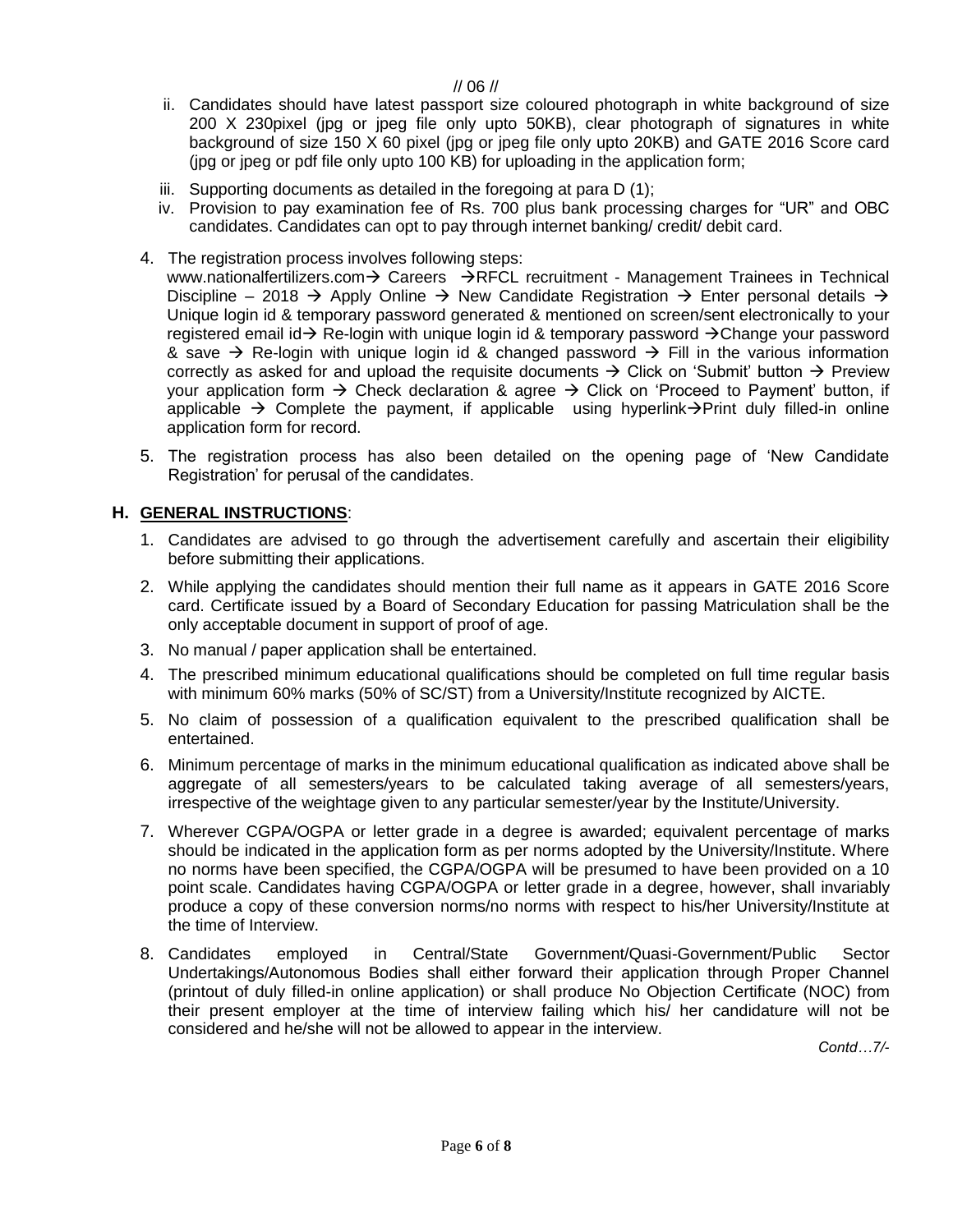#### // 07 //

- 9. The age limit and minimum educational qualification are the minimum criteria and mere possession of the same by the candidate does not entitle him/her for participating in the selection process. NFL/RFCL's decision regarding eligibility & shortlisting of applications shall be final & binding and no queries or correspondence shall be entertained in this regard.
- 10. Details once submitted in the online application form will be final and request for any change including change in correspondence address/email address/mobile number/ category shall not be entertained.
- 11. Candidates should possess a valid email ID as the same is mandatorily required for registration for online applications. Candidates are also advised to keep the email ID active for at least one & a half year from cut-off date i.e. 31.01.2018. No change in the email ID will be allowed once submitted. All information/communication regarding participating in the selection process shall be provided through email to the candidates, found prima-facie eligible, based on the online application data. Responsibilities of receiving and downloading of information/communications, etc. will be of the candidate. RFCL will not be responsible for any loss of email sent, due to invalid/wrong email ID provided by the candidate and no correspondence in this regard shall be entertained.
- 12. The candidature of all applicants would be provisional and subject to subsequent verification of GATE-2016 Score, Degree certificates/testimonials, Caste / PwBD/ Ex-SM etc. Candidates, if shortlisted for personal interview, are required to bring in original all certificates along with **GATE-2016 SCORE CARD** as received from IISc., Bangalore at the time of interview.
- 13. The names of candidates called for personal interview will be displayed on NFL's website [www.nationalfertilizers.com](http://www.nationalfertilizers.com/) under head "Careers". Candidates are advised to visit the website regularly for the latest information in this regard. Only short listed candidates who are prima-facie found eligible based on the information submitted in their online application will be called for participating in the selection process and will be intimated through electronic mode for personal interview and RFCL/NFL will not be responsible for any delay or non-delivery of such intimation.
- 14. In case the applicant does not receive any communication within 90 days from the date of publication of this advertisement, it may be presumed that he/she has not been short listed for the selection process. Accordingly, candidates are advised to regularly visit "Careers" head on website - www.nationalfertilizers.com for the updated information on the selection process.
- 15. Mere admission to the selection process does not imply that Company (RFCL) is satisfied about candidate's eligibility. The candidates should ensure that the details mentioned in the application form are correct and are in conformity with the eligibility criteria for the post applied for, as mentioned in the advertisement. In case it is detected that a candidate does not fulfill any of the advertised eligibility criteria or has given false declaration or suppressed any material fact or information having any bearing on his candidature, he/she shall render himself/herself ineligible for consideration at any stage of selection and for termination at any time during employment, if recruited.
- 16. Further, RFCL reserves the right to cancel/restrict/enlarge/modify the recruitment/selection process of advertised posts without any further notice or assigning any reasons whatsoever.
- 17. Any revision/clarification/corrigendum/addendum/errata in respect of this advertisement shall be displayed only on NFL's website www.nationalfertilizers.com under the head "Careers". No further press advertisement will be issued. Hence prospective applicants are advised to visit NFL website regularly for latest update with regard to this advertisement.
- 18. Court of jurisdiction for any dispute pertaining to any issue arising out of this recruitment process will be at Delhi only to the exclusion of all other Courts.

*Contd…8/-*